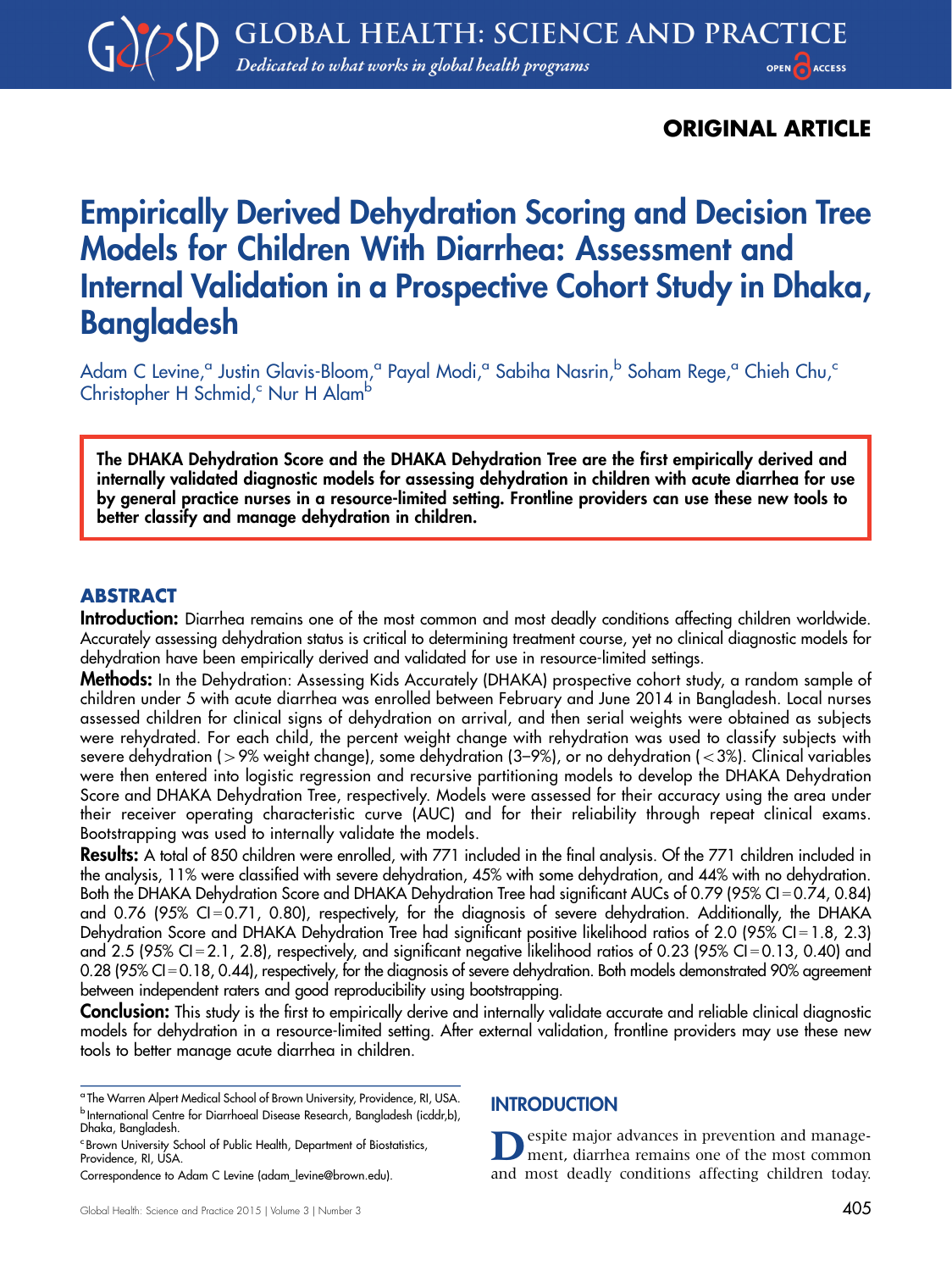Each year, children worldwide experience 1.7 billion diarrheal episodes, leading to 124 million outpatient visits and 9 million hospitalizations. $1,2$ While most episodes of diarrhea in children resolve uneventfully, approximately 36 million cases each year progress to severe disease, resulting in 700,000 deaths, or 10% of all child deaths worldwide<sup>3</sup>

As the severity of diarrhea in children varies widely, accurately assessing dehydration status is critical to prevent mortality and morbidity. While children with severe dehydration require immediate intravenous fluids (IVF) to prevent hemodynamic compromise, organ ischemia, and death, children with mild to moderate dehydration have shorter hospital stays and fewer adverse events when treated with oral rehydration solution (ORS) alone.<sup>4</sup> Accurately assessing dehydration status can also improve the cost-effectiveness of diarrhea treatment in resource-limited settings by limiting the use of expensive and resourceintensive IVF.

Global health authorities therefore recommend classifying children with acute diarrhea into 3 categories based on their initial clinical presentation: no dehydration, some dehydration, or severe dehydration.<sup>5–8</sup> Children with no dehydration should receive only expectant management, those with some dehydration should be rehydrated using ORS, and those with severe dehydration should be resuscitated with IVF.

Unfortunately, the diagnostic tools available to clinicians in resource-limited settings to assess the degree of dehydration in children with diarrhea are limited. A large meta-analysis found that no individual clinical sign, symptom, or laboratory test demonstrated adequate sensitivity, specificity, and reliability for detecting dehydration in children.<sup>9</sup> The World Health Organization (WHO) Integrated Management of Childhood Illness (IMCI) guidelines recommend using a combination of clinical signs to classify children as having no, some, or severe dehydration ([Sup](http://ghspjournal.org/lookup/suppl/doi:10.9745/GHSP-D-15-00097/-/DCSupplemental)[plementary Appendix 1](http://ghspjournal.org/lookup/suppl/doi:10.9745/GHSP-D-15-00097/-/DCSupplemental)).<sup>10</sup> However, the WHO algorithm was developed based largely on expert opinion, and recent studies have not found it to be an accurate predictor of dehydration in children.<sup>11-13</sup>

To date, no clinical diagnostic model for dehydration in children with diarrhea has been empirically derived and validated for use in a lowincome country. This study aims to derive such a clinical diagnostic model for dehydration in children, which can be used by nurses and other non-physician health workers to determine the best management strategy for children with acute diarrhea worldwide.

## **METHODS**

## Study Design

Data were collected as part of the Dehydration: Assessing Kids Accurately (DHAKA) study, a prospective cohort study of children presenting to the International Centre for Diarrhoeal Disease Research, Bangladesh (icddr,b). The DHAKA study was preregistered at ClinicalTrials.gov (NCT02007733), and ethical approval was obtained from the Lifespan Institutional Review Board and the icddr,b Ethical Review Committee.

## Study Setting

Enrollment for this study took place in the icddr,b rehydration (short stay) unit between February and June 2014. With a catchment area of more than 17 million people, icddr,b provides free clinical services to the population of Dhaka and surrounding rural and suburban districts.<sup>14</sup> Approximately 90% of children present primarily to the icddr,b rehydration ward, with the remainder referred there from other facilities.

## Study Population

All children under 60 months of age presenting with acute diarrhea were eligible for enrollment. Study staff randomly selected children for screening on arrival 24 hours per day, 7 days per week by pulling blue (selected) or white (not selected) marbles from a blind pouch. Once selected, study staff determined if the child met any of the predefined exclusion criteria:

- Fewer than 3 loose stools per day
- Diarrhea lasting longer than 14 days
- A diagnosis other than gastroenteritis as determined by the treating physician
- Prior enrollment in the study

For patients who did not meet exclusion criteria, research staff approached the parent/guardian, explained the risks and benefits of the study, and obtained consent in the local language, Bengali.

## Choosing Diagnostic Variables

Candidate diagnostic variables, which included signs and symptoms typically associated with dehydration in children, were chosen a priori

Treatment of children with acute diarrhea varies depending on their **dehydration** status.

Clinicians in resource-limited settings have limited diagnostic tools to assess dehydration severity in children with diarrhea.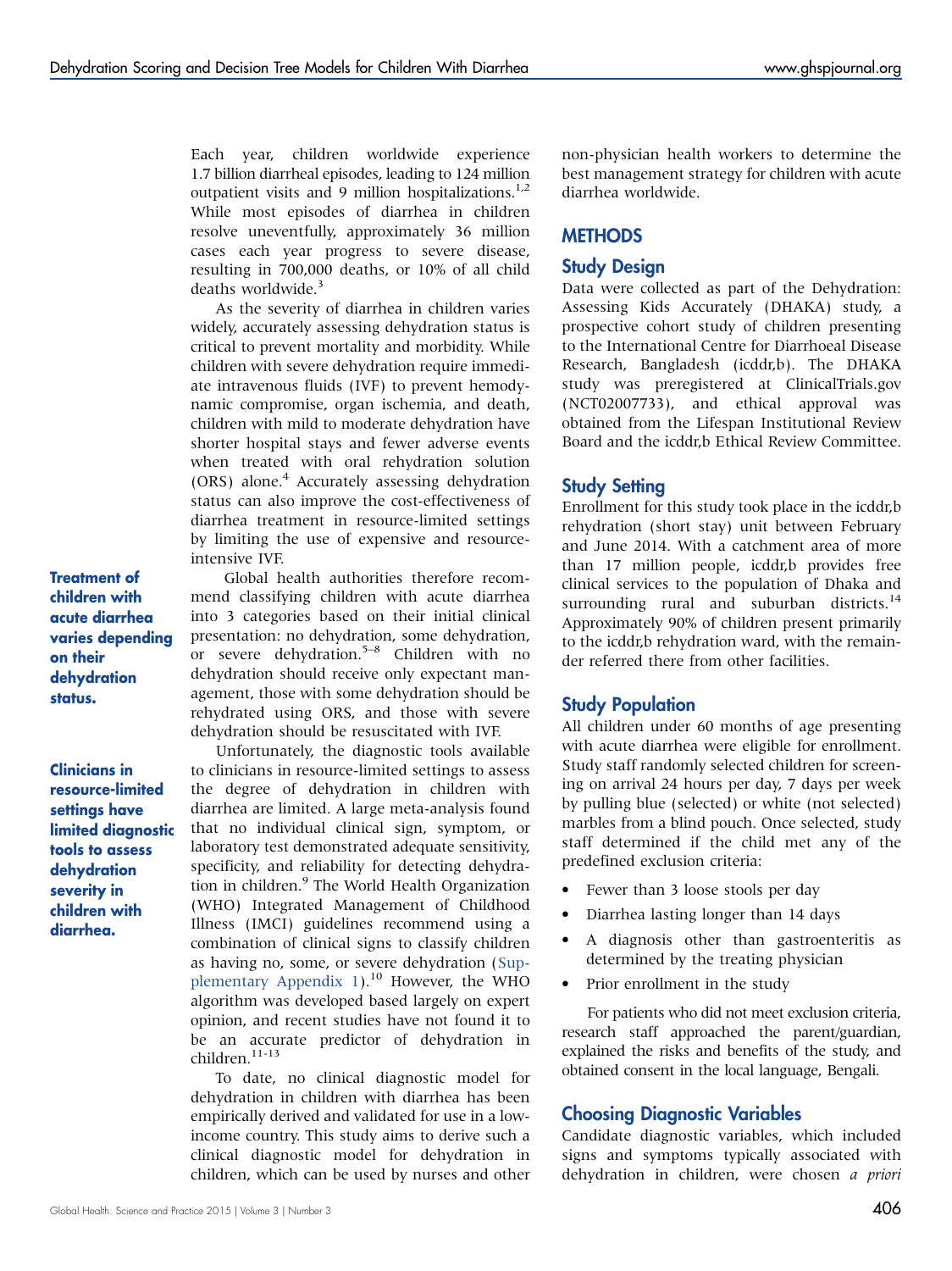based on their prior performance in published studies, including their accuracy and reliability, and in consultation with expert clinicians at icddr,b regarding their generalizability to resource-limited settings. Ten potential clinical diagnostic variables were identified in this manner:

- General appearance
- Skin pinch
- Sunken eyes
- Tears
- Radial pulse
- Deep breathing
- Extremity warmth
- Heart rate
- Mucous membranes
- Capillary refill

Each of these 10 variables was categorized into 3 levels of severity. In consultation with expert clinicians at icddr,b, detailed procedures were developed to ensure the objective measurement of each clinical sign ([Supplementary](http://ghspjournal.org/lookup/suppl/doi:10.9745/GHSP-D-15-00097/-/DCSupplemental) [Appendix 2](http://ghspjournal.org/lookup/suppl/doi:10.9745/GHSP-D-15-00097/-/DCSupplemental)).

#### Staff Training

Local general practice nurses with 4–6 years of clinical experience collected all data for this study. These research nurses were hired outside of the icddr,b clinical nursing pool specifically to collect data for this study and had no other clinical responsibilities during the study period. Prior to the start of the study, they received 5 days of training in all study procedures. This included an in-depth review of the clinical signs of dehydration, with explicit didactic and video instruction in how to appropriately assess each sign as outlined in [Supplementary Appendix 2.](http://ghspjournal.org/lookup/suppl/doi:10.9745/GHSP-D-15-00097/-/DCSupplemental) Nurses also received practical training, with each nurse performing a full assessment of at least 10 children in the rehydration unit at icddr,b under the guidance of the primary investigator prior to the start of the study.

## Data Collection

#### Baseline Data

Immediately after obtaining informed consent, children were undressed and weighed to the nearest tenth of a kilogram using an electronic scale. If a child received intravenous fluid before

baseline weight was obtained, study staff recorded the amount of fluid received prior to measurement.

Subjects were then assessed clinically by a study nurse for presence of the 10 clinical signs of Ten clinical signs dehydration noted above. Subjects were also typically assessed clinically by a second study nurse when **associated with** available, blinded to the exam performed by the **dehydration in** first nurse.

Study nurses collected baseline historical and **identified and** demographic data for each child from their parent/guardian including location, age, gender, study. days of diarrhea, diarrheal episodes in the past 24 hours, and type of diarrhea (bloody, watery, rice water). Study nurses also measured midupper arm circumference (MUAC) on arrival to the nearest millimeter using a standard measuring tape.

#### Follow-Up Data

Patients were then treated according to standard icddr,b protocols. Emergent care was not delayed for consent, measurements, or weights. All enrolled children received a unique bar-coded study label on their admission card, matching the bar code on their case report forms, to ensure accurate collection of all data.

Patients were weighed every 8 hours, on the same scale and without clothing, to determine their post-hydration stable weight, which was used as a proxy for their pre-illness weight. Children who did not achieve a stable weight prior to discharge were telephoned daily after discharge until their diarrhea resolved, then asked to return for a post-illness weight check.

#### Data Analysis

## Baseline Data

Baseline historical, demographic, and nutritional data were summarized for all children enrolled in our study. The proportion of children with undernutrition was calculated using a MUAC  $115$  mm for severe acute malnutrition (SAM) and MUAC 115–125 mm for moderate acute malnutrition (MAM).<sup>15</sup>

#### Analysis of Dehydration Status

For each patient enrolled, we averaged the 2 highest consecutive weight measurements that differed by less than 2% to determine a stable weight, as described in the literature.<sup>16</sup> In general, children with dehydration rapidly gain weight as they are rehydrated until they achieve

children were measured in this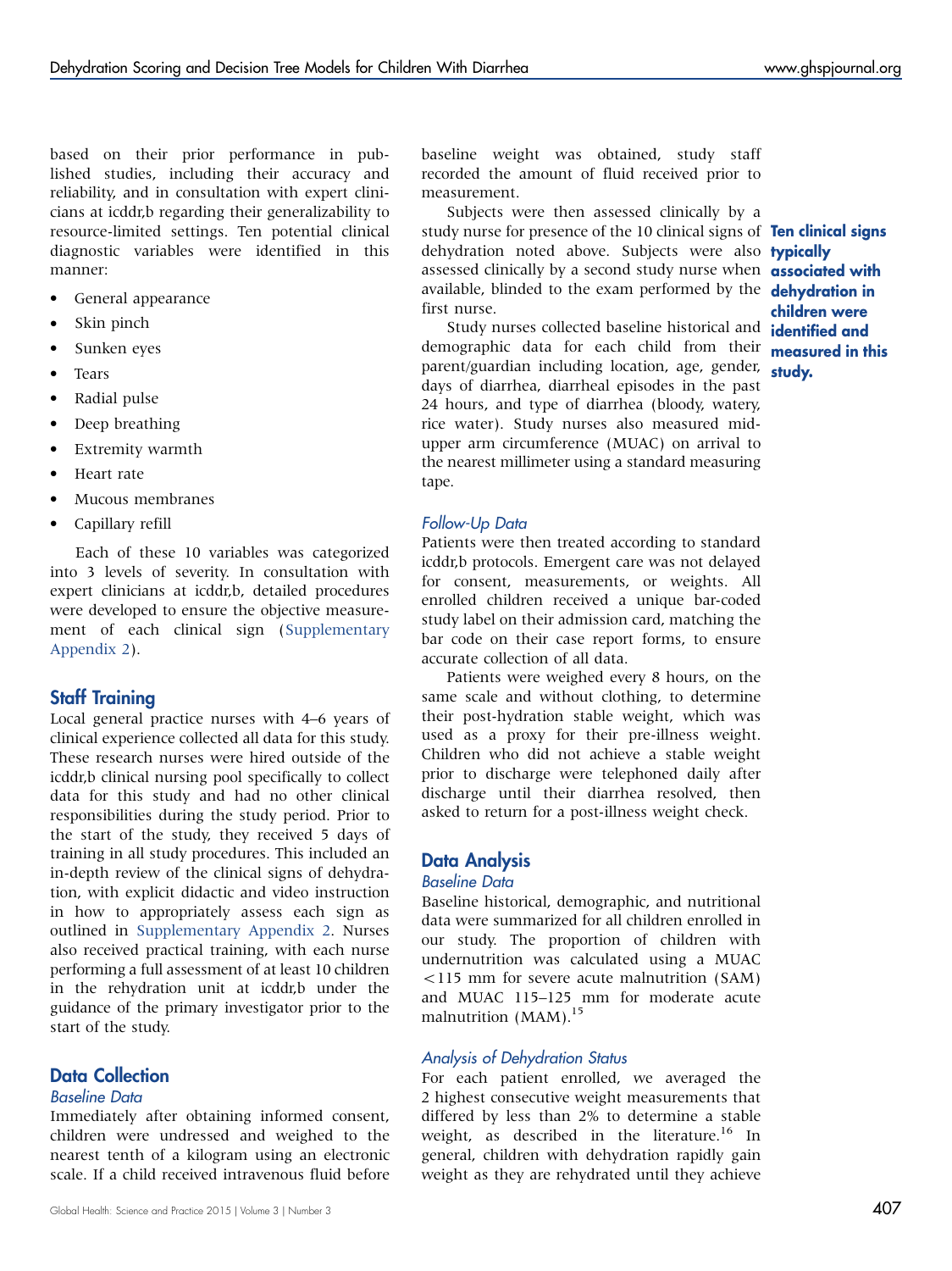**Dehydration** status was based on the child's stable weight after rehydration and the weight at admission.

their pre-illness weight, or stable weight, at which point they will stop gaining weight as their kidneys diurese excess fluid. For each patient with a valid stable weight, we calculated the percent weight change with rehydration, our criterion standard for percent dehydration, using the following formula:

#### Percent Dehydration =  $\int (Stable Weight -$ Admission Weight) / Stable Weight] \* 100

For children who did not achieve a stable weight prior to discharge, their post-illness weight was used instead of their stable weight in the formula above to calculate the percent dehydration. We then calculated the proportion of children with severe dehydration  $(>9\%$  weight change), some dehydration (3–9%), and no dehydration  $(< 3\%)$ . Children who lost significant weight during their stay in the rehydration unit, suggesting inadequate hydration in the face of ongoing diarrhea or an erroneous admission weight, were excluded from analysis, as their dehydration category could not be determined.

#### Analysis of Diagnostic Variables

We calculated the proportion of children presenting with each of the 10 signs of dehydration defined previously. Two signs, slow capillary refill and cool extremities, were found to be present in less than 5% of cases and were therefore excluded from analysis. While rare signs might still be strong diagnostic criteria, they are unlikely to be efficient criteria (since they require effort to collect and are unlikely to influence the patient's diagnosis in the vast majority of cases). Additionally, it would be difficult for less experienced practitioners to reliably identify clinical signs encountered so infrequently.

For the remaining 8 clinical signs, we performed a bivariate analysis to assess the association of each variable with the true dehydration status of the child based on our criterion standard. We also assessed the test characteristics of each diagnostic variable for the presence of severe dehydration in children, based on our criterion standard. Finally, for the subset of children with a repeat exam, we calculated the inter-rater reliability of each diagnostic variable using Cohen's Kappa (weighted).

#### Derivation of Clinical Diagnostic Models

Standard guidelines from the literature, including the recently published ''Transparent Reporting of a multivariable prediction model for Individual Prognosis Or Diagnosis'' (TRIPOD) guidelines, were used to develop clinical diagnostic models for dehydration severity.17-20 Primary analyses were performed using R 3.0.2 (R Development Core Team, Vienna, Austria). Figures were produced using STATA 12.0 (STATA Corp, College Station, TX, USA).

The 8 candidate diagnostic variables were entered into an ordinal logistic regression (proportional odds) model for the outcome of dehydration category (none, some, or severe). A stepwise backward selection algorithm was used to derive a final clinical diagnostic model using a stopping rule of  $P < 0.10$ . In this way, clinical variables that were only weakly associated with the true dehydration status of the child, after controlling for all other clinical variables, were sequentially dropped until only statistically significant variables remained. An alternative stepwise selection algorithm using the Akaike Information Criterion (AIC) was also performed, which is a different means of selecting variables that does not rely on the P value alone to select the final variables for the model. Since only 3 patients were missing any data on clinical diagnostic variables (1 patient was missing data on heart rate and 2 patients were missing data on tears), we used case-wise deletion to handle missing data instead of single or multiple imputation. The final logistic regression model was then converted into a scoring system by ordering the final clinical variables in tabular format and converting the log odds ratio for each variable into an integer score as described previously in the literature.19 We refer to this new scoring system as the Dehydration: Assessing Kids Accurately (DHAKA) Dehydration Score.

We developed a second clinical diagnostic model using recursive partitioning, an alternative method that may perform better than standard regression analysis when all components of the model can be broken down into a series of yes/no questions and when there are important interactions among the predictors.<sup>18,21</sup> Using the R tree package, we performed recursive binary splitting on our dataset using our 8 candidate variables to grow an initial decision tree. We then performed cost complexity pruning to determine the cost complexity factor  $(\alpha)$  for trees of different sizes. Finally, we performed 10-fold cross validation to determine the level of  $\alpha$  that minimized the average mean squared prediction error in our cross validation test sets to select the sub-tree that was least likely to overfit the data and most likely to perform similarly in a new dataset. We refer to

Logistic regression modeling was used to develop a dehydration scoring system based on clinical signs, called the DHAKA **Dehydration** Score.

**Recursive** partitioning was used to develop a dehydration decision tree based on clinical signs, called the DHAKA Dehydration Tree.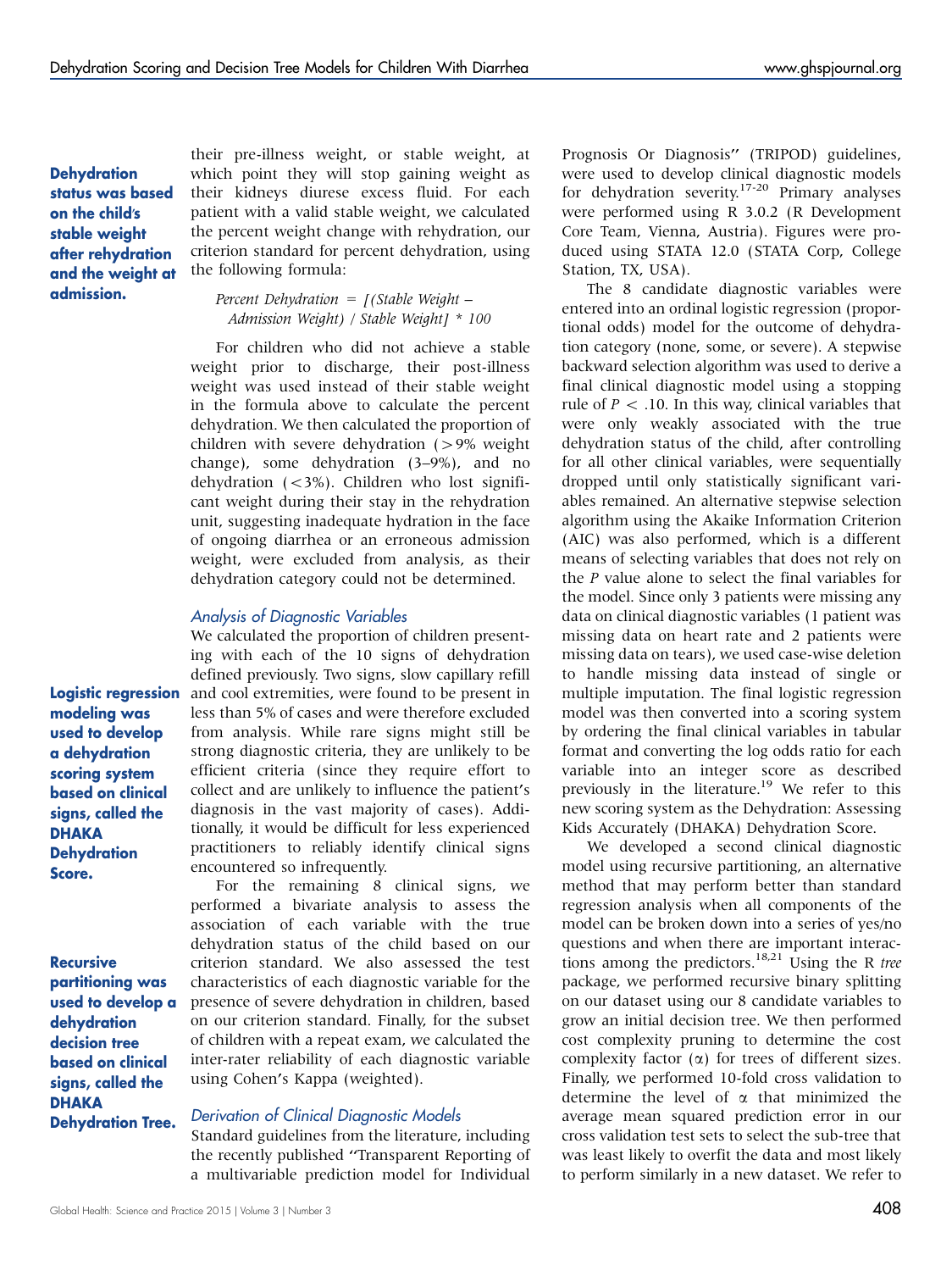this new clinical decision tree as the Dehydration: Assessing Kids Accurately (DHAKA) Dehydration Tree.

#### Model Assessment

We assessed the discrimination of both our DHAKA Dehydration Score, derived using ordinal logistic regression, and our DHAKA Dehydration Tree, derived using recursive partitioning, by calculating the area under the receiver operating characteristic (ROC) curves (AUC), or c-statistic, for each model against the true dehydration category of the child. The shape of a ROC curve and the AUC help estimate the discriminative power of a diagnostic test. The closer the curve is located to the upper-left hand corner of a graph and the larger the area under the curve, the better the test is at discriminating between people with the disease (in this case, dehydration) and without the disease. The AUC can have a value between 0 and 1; a perfect diagnostic test has an AUC of 1.0 while a non-discriminating test has an area of 0.5.

The test characteristics for the DHAKA Dehydration Score at its best cut-points and the DHAKA Dehydration Tree were also assessed against the true dehydration category of the child. We also assessed the inter-rater reliability of each model by testing its agreement between the initial exam and repeat exam for the subset of children that had repeat exams using Cohen's Kappa (weighted).

#### Model Validation

In the absence of an external validation cohort, internal validation was performed using the bootstrap method to assess the optimism of our clinical diagnostic models.<sup>17,18</sup> In this context, optimism refers to how much better a diagnostic model performs in the population in which it was derived compared with a new population in which it is validated. A bootstrap (with replacement) sample was randomly selected from our study population and used to derive both models again using the same algorithms used to derive the original models. The AUCs for these models were calculated both in the bootstrap sample and in the full dataset. This process was repeated 1,000 times, and the average differences between the AUCs for the bootstrap samples and the full dataset were used to calculate an unbiased estimate of the optimism of the original AUCs calculated for both models. The optimism represents the amount by which the AUC in our study population would be expected to exceed the AUC in a new test population. A low

population. Sample Size

> While there is no formal method for calculating the study sample size for the development of a clinical diagnostic model, a general rule of thumb in the literature calls for at least 10 positive events per variable (EPV) considered for the model, although more recent statistical research has suggested that 5 EPV may be sufficient.<sup>17,18,22</sup> Given 8 candidate variables, each with 2 levels of comparison, this would require a minimum of 80 positive outcomes, or 80 children with severe dehydration, to achieve 5 EPV.

optimism score suggests the model would perform as well in a new population as in the current study

## RESULTS

## Enrollment and Baseline Characteristics

Of the 1,025 eligible patients randomly selected, 850 were enrolled in the study and 771 were included in the final analysis ([Figure 1](#page-5-0)). Among the 850 enrolled subjects, there were no significant differences in baseline demographic, historical, or anthropometric characteristics between those included and excluded from analysis ([Table 1](#page-6-0)).

## Dehydration Status

The median percent weight change with rehydration was 4% (interquartile range [IQR] = 1%, 7%). Of the 771 children included in the final analysis, 85 (11%) children were classified with severe dehydration, 347 (45%) with some dehydration, and 339 (44%) with no dehydration. Median time from arrival to stable weight was 14 hours  $(IOR = 11, 19; n = 735)$ , and median time from arrival to post-illness weight was 87 hours  $( IQR = 56, 99; n = 52)$ . About one-quarter  $(28%)$ of children received fluids prior to their initial weight, with the median amount of fluid received just 1.5 ml/kg ( $IQR = 1.0$ , 2.7).

## Association of Clinical Signs With Severe **Dehydration**

The median time from subject arrival to assessment of clinical signs was 4 minutes  $(IQR=2, 5)$ . Approximately half of study subjects  $(n=419)$  had a repeat clinical exam performed, with a median **associated with** time of 6 minutes (IQR=5, 8) between exams. All **severe dehydration** 8 clinical variables were significantly associated with status in bivariate the presence of severe dehydration in bivariate **analysis.** 

Internal validation was performed to assess how well the new clinical diagnostic models would perform in a new population other than the one in which they were derived.

All 8 clinical variables assessed were significantly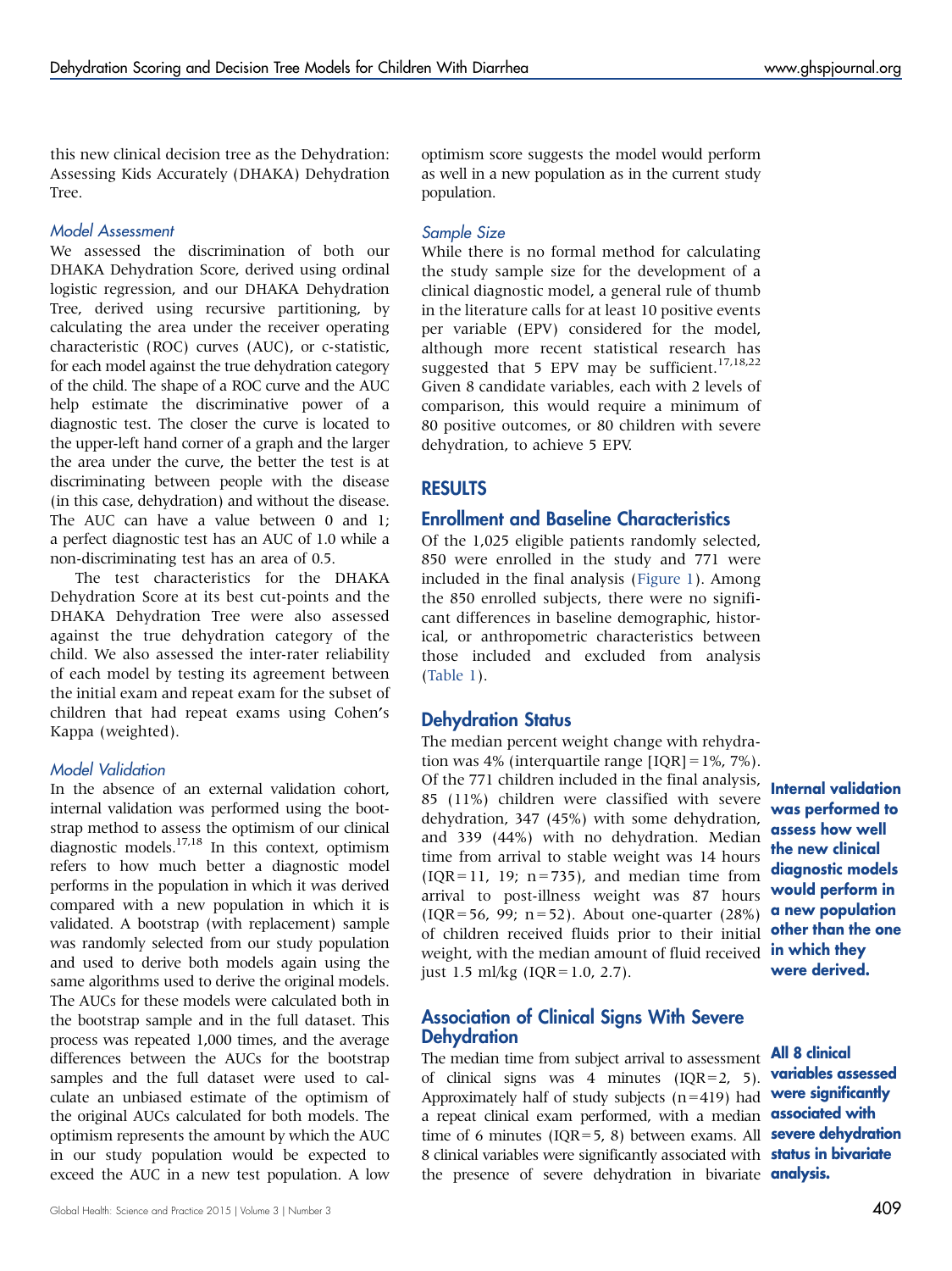<span id="page-5-0"></span>

The DHAKA comprised 4 clinical signs: general appearance, skin pinch, tears, and respiration.

## analysis, although their individual accuracy and reliability varied [\(Table 2](#page-7-0)). For example, sunken eyes had a sensitivity of 94% but a specificity of only 13%, resulting in a positive predictive value (PPV) of just **Dehydration Score** 12% but a negative predictive value (NPV) of 95%.

## Logistic Regression to Derive the DHAKA Dehydration Score

Stepwise backward selection of our full ordinal regression model produced a final model with 4 variables:

- General appearance
- Skin pinch
- Tears
- Respirations

The regression coefficients for each level of each of these variables were converted into integer scores, producing a 12-point scoring system ([Table 3\)](#page-8-0). Alternative selection using the AIC instead of a P-value rule produced an identical final scoring system.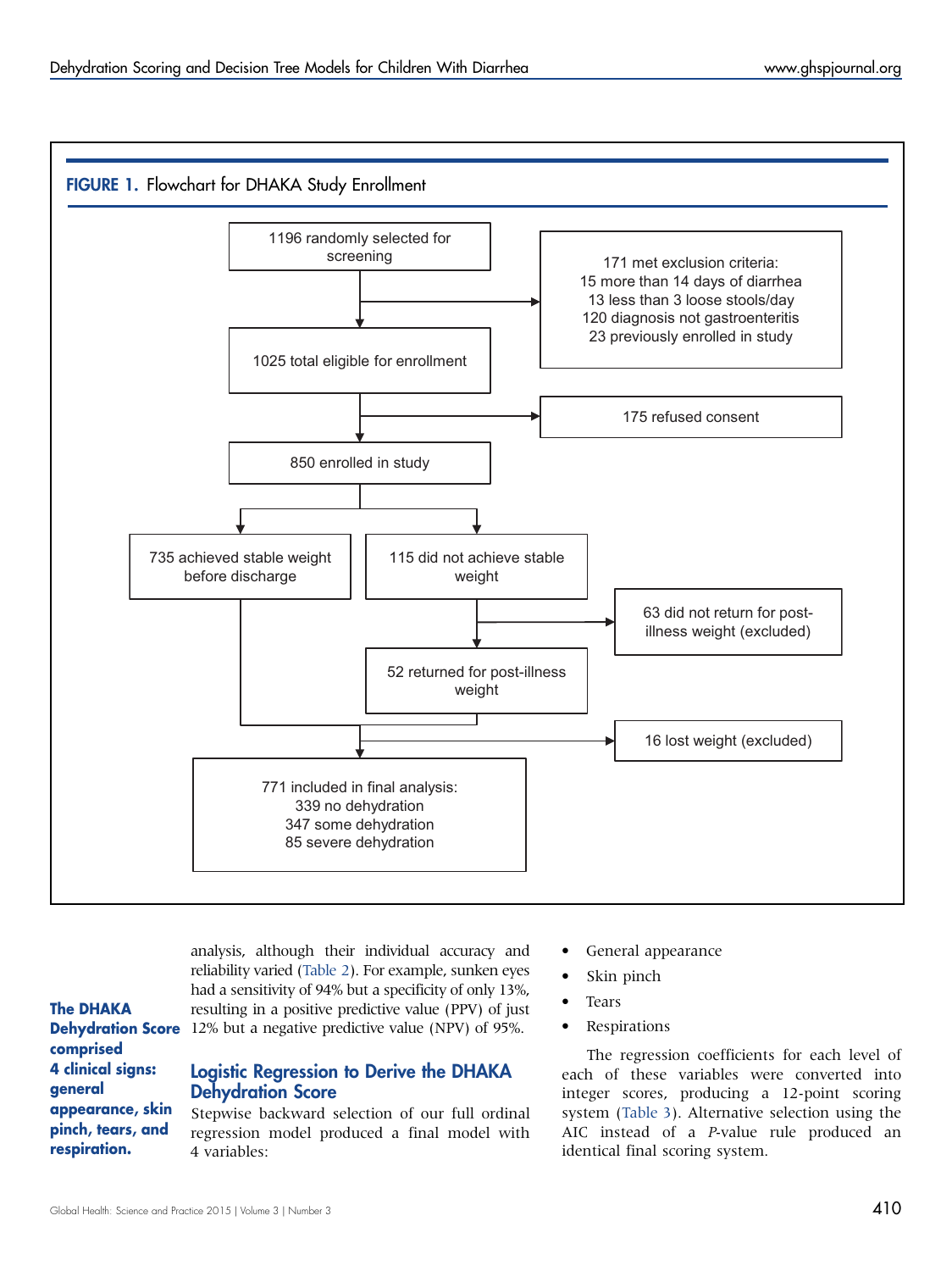| $2014 (N = 850)$                                |                                                  |                                            |                                              |                  |  |  |  |  |
|-------------------------------------------------|--------------------------------------------------|--------------------------------------------|----------------------------------------------|------------------|--|--|--|--|
|                                                 | <b>Included in Final</b><br>Analysis $(n = 771)$ | <b>Excluded, Lost</b><br>Weight $(n = 16)$ | <b>Excluded, No Final</b><br>Weight $(n=63)$ | P value          |  |  |  |  |
| Age in months, median (IQR)                     | $15(9-29)$                                       | 18 (13-29)                                 | 22 (12-36)                                   | .07 <sup>°</sup> |  |  |  |  |
| Sex                                             |                                                  |                                            |                                              | $.84^{b}$        |  |  |  |  |
| Female, No. (%)                                 | 336 (44)                                         | 6(38)                                      | 26(41)                                       |                  |  |  |  |  |
| Male, No. (%)                                   | 435 (56)                                         | 10(62)                                     | 37 (59)                                      |                  |  |  |  |  |
| Home district                                   |                                                  |                                            |                                              | .99b             |  |  |  |  |
| Urban (Dhaka), No. (%)                          | 478 (62)                                         | 14 (88)                                    | 45 (71)                                      |                  |  |  |  |  |
| Rural/suburban, No. (%)                         | 293 (38)                                         | 2(12)                                      | 18 (29)                                      |                  |  |  |  |  |
| Nutritional status (MUAC)                       |                                                  |                                            |                                              | .30 <sup>b</sup> |  |  |  |  |
| No acute malnutrition, No. (%)                  | 614 (80)                                         | 16 (100)                                   | 53 (84)                                      |                  |  |  |  |  |
| Moderate acute malnutrition (MAM), No. (%)      | 121 (16)                                         | O(0)                                       | 7(11)                                        |                  |  |  |  |  |
| Severe acute malnutrition (SAM), No. (%)        | 35(4)                                            | O(0)                                       | 3(5)                                         |                  |  |  |  |  |
| Days of diarrhea prior to arrival, median (IQR) | $2(1-4)$                                         | $2(1.5-3.5)$                               | $2(1-3)$                                     | .13 <sup>a</sup> |  |  |  |  |
| Loose stools in past 24 hours, median (IQR)     | 15 (10-20)                                       | $15(11-20)$                                | 15 (10-20)                                   | $.79^{\circ}$    |  |  |  |  |
| Diarrhea type                                   |                                                  |                                            |                                              | .69 <sup>b</sup> |  |  |  |  |
| Watery, No. (%)                                 | 448 (58)                                         | 12(75)                                     | 36(57)                                       |                  |  |  |  |  |
| Rice-water, No. (%)                             | 317(41)                                          | 4 (25)                                     | 27(43)                                       |                  |  |  |  |  |
| Bloody, No. (%)                                 | 4 (1)                                            | 0(0)                                       | 0(0)                                         |                  |  |  |  |  |

<span id="page-6-0"></span>TABLE 1. Baseline Characteristics of Enrolled Children <60 Months of Age With Acute Diarrhea, Dhaka, Bangladesh,

Abbreviation: IQR, interquartile range; MUAC, mid-upper arm circumference.

<sup>a</sup> Equality of medians.

**b** Chi-square test.

The AUC for this new DHAKA Dehydration Score was  $0.79$  (95% CI=0.74, 0.84) for severe dehydration and  $0.78$  (95% CI = 0.74, 0.81) for some (any) dehydration ([Figure 2](#page-9-0)). For those children with a repeat clinical exam, the DHAKA Dehydration Score had 90% agreement between independent raters, with a Cohen's Kappa of 0.75 (95%  $CI = 0.66$ , 0.85). [Table 4](#page-10-0) demonstrates the proportion of children with no, some, or severe dehydration by DHAKA Dehydration Score category, and [Table 5](#page-10-0) demonstrates the test characteristics of the DHAKA Dehydration Score for assessing some and severe dehydration in children. For example, the DHAKA Dehydration Score had a sensitivity of 87% and a specificity of 57%, a positive likelihood ratio  $(LR+)$  of 2.0, and a negative likelihood ratio (LR-) of 0.23 for the outcome of severe dehydration.

## Recursive Partitioning to Derive the DHAKA The DHAKA Dehydration Tree

Recursive binary splitting followed by cross was significantly validation produced a final tree with 4 terminal nodes using just 3 variables: general appearance, **diagnosing severe** eyes, and skin pinch ([Figure 3](#page-11-0)). The AUC for and any this new DHAKA Dehydration Tree was 0.76 (95% CI=0.71, 0.80) for severe dehydration and 0.75 (95%  $CI = 0.72$ , 0.78) for some (any) dehydration [\(Figure 2](#page-9-0)). For those children with a repeat clinical exam, the DHAKA Dehydration Tree had 90% agreement between independent raters, with a Cohen's Kappa of  $0.77$  (95% CI = 0.67, 0.87). [Table 4](#page-10-0) demonstrates the proportion of children with no, some, or severe dehydration by DHAKA Dehydration Tree category, and [Table 5](#page-10-0) demonstrates the test characteristics of

# Dehydration Score accurate in dehydration.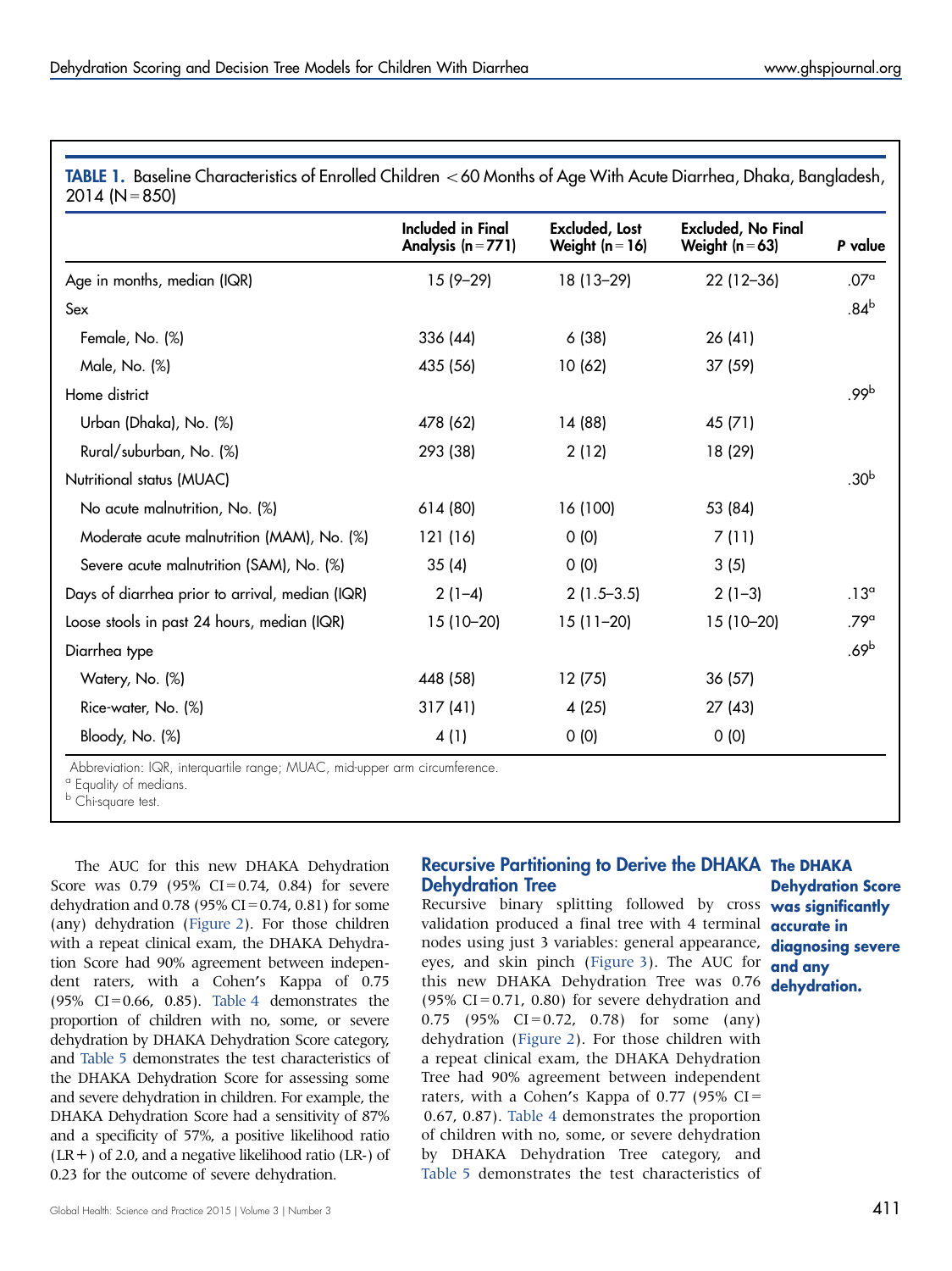<span id="page-7-0"></span>

|                       | <b>Sensitivity</b> | <b>Specificity</b> | <b>PPV</b> | <b>NPV</b> | $LR +$ | LR-  | <b>Reliability</b> | Chi-Square | P Value |
|-----------------------|--------------------|--------------------|------------|------------|--------|------|--------------------|------------|---------|
| Eyes                  |                    |                    |            |            |        |      | 0.60               | 61.54      | < .001  |
| Sunken                | 0.94               | 0.13               | 0.12       | 0.95       | 1.08   | 0.46 |                    |            |         |
| Very sunken           | 0.47               | 0.87               | 0.31       | 0.93       | 3.55   | 0.61 |                    |            |         |
| General appearance    |                    |                    |            |            |        |      | 0.72               | 64.01      | < .001  |
| Restless/irritable    | 0.84               | 0.55               | 0.19       | 0.96       | 1.84   | 0.30 |                    |            |         |
| Lethargic/unconscious | 0.62               | 0.77               | 0.25       | 0.94       | 2.69   | 0.49 |                    |            |         |
| Heart rate            |                    |                    |            |            |        |      | 0.47               | 10.28      | .006    |
| Fast                  | 0.59               | 0.57               | 0.15       | 0.92       | 1.38   | 0.72 |                    |            |         |
| Very fast             | 0.02               | 0.99               | 0.33       | 0.89       | 4.04   | 0.98 |                    |            |         |
| Mucous membranes      |                    |                    |            |            |        |      | 0.42               | 18.79      | < .001  |
| Dry/sticky            | 0.88               | 0.34               | 0.14       | 0.96       | 1.35   | 0.34 |                    |            |         |
| Very dry              | 0.02               | 0.99               | 0.25       | 0.89       | 2.69   | 0.99 |                    |            |         |
| Radial pulse          |                    |                    |            |            |        |      | 0.60               | 40.77      | < .001  |
| Decreased             | 0.64               | 0.71               | 0.21       | 0.94       | 2.17   | 0.52 |                    |            |         |
| Weak                  | 0.38               | 0.84               | 0.23       | 0.92       | 2.37   | 0.74 |                    |            |         |
| Respirations          |                    |                    |            |            |        |      | 0.58               | 35.08      | < .001  |
| Deep                  | 0.61               | 0.69               | 0.20       | 0.94       | 2.00   | 0.56 |                    |            |         |
| Very deep             | 0.07               | 0.98               | 0.33       | 0.90       | 4.04   | 0.95 |                    |            |         |
| Skin pinch            |                    |                    |            |            |        |      | 0.71               | 69.18      | < .001  |
| Slow                  | 0.85               | 0.53               | 0.18       | 0.97       | 1.79   | 0.29 |                    |            |         |
| Very slow             | 0.31               | 0.93               | 0.35       | 0.92       | 4.37   | 0.75 |                    |            |         |
| Tears                 |                    |                    |            |            |        |      | 0.63               | 54.28      | < .001  |
| Decreased             | 0.85               | 0.52               | 0.18       | 0.96       | 1.75   | 0.30 |                    |            |         |
| Absent                | 0.29               | 0.92               | 0.30       | 0.91       | 3.43   | 0.78 |                    |            |         |

The DHAKA Dehydration Tree, comprising 3 clinical signs of general appearance, eyes, and skin pinch, was also significantly accurate in diagnosing severe and any dehydration.

the DHAKA Dehydration Tree for assessing some and severe dehydration. For example, the DHAKA Dehydration Tree had a sensitivity of 81% and a specificity of 67%, a LR + of 2.5, and a LR- of 0.28 for the outcome of severe dehydration.

## Model Validation

The average AUC for the DHAKA Dehydration Score derived in the bootstrap samples was 0.80 for diagnosing severe dehydration, and the

average performance of each of the bootstrapderived models on the original dataset was 0.78, yielding an estimated optimism of 0.02 for the AUC. The average AUC for the DHAKA Dehydration Tree model derived in the bootstrap samples was 0.76 for the diagnosis of severe dehydration, and the average performance of each of the bootstrap-derived models on the original dataset was 0.74, yielding a similarly small estimated optimism of 0.02 for the AUC. The small optimism scores suggest that neither model is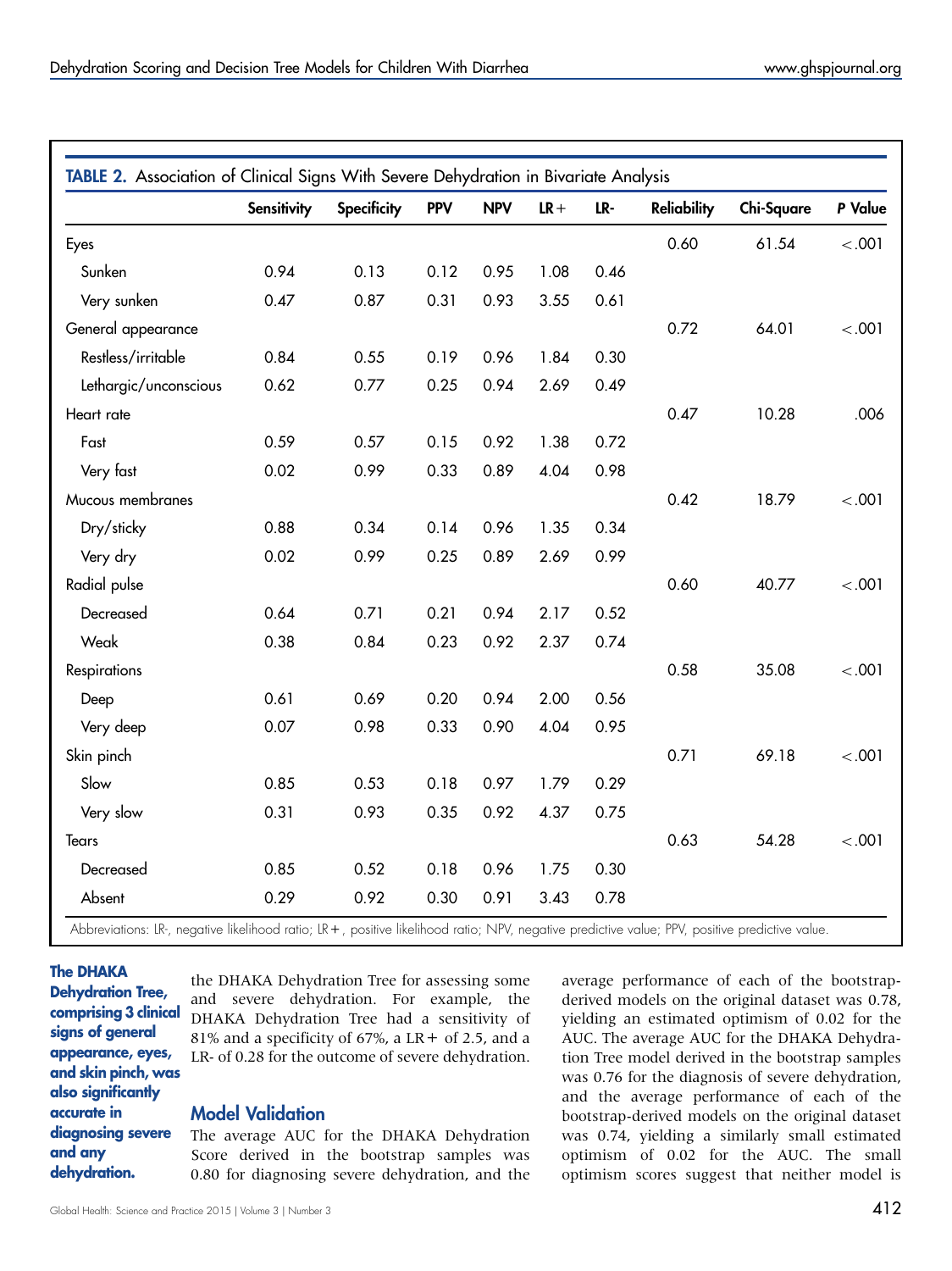<span id="page-8-0"></span>TABLE 3. 12-Point DHAKA Dehydration Scoring System With Assigned Dehydration **Categories** 

| <b>Clinical Sign</b>  | Finding                                   | <b>Points</b>  |
|-----------------------|-------------------------------------------|----------------|
| General<br>appearance | Normal                                    | 0              |
|                       | Restless/irritable                        | $\overline{2}$ |
|                       | Lethargic/unconscious                     | 4              |
| Respirations          | Normal                                    | 0              |
|                       | Deep                                      | 2              |
| Skin pinch            | Normal                                    | 0              |
|                       | Slow                                      | 2              |
|                       | Very slow                                 | Δ              |
| Tears                 | Normal                                    | 0              |
|                       | Decreased                                 | 1              |
|                       | Absent                                    | 2              |
|                       | <b>DHAKA Dehydration Score Categories</b> | <b>Points</b>  |
| No dehydration        |                                           | 0-1            |
| Some<br>dehydration   |                                           | $2 - 3$        |
| Severe<br>dehydration |                                           | $\geq 4$       |

overly optimistic and both would likely perform similarly when tested in a new population of children.

## **DISCUSSION**

The DHAKA study has produced the first empirically derived and internally validated diagnostic model for assessing dehydration in children with acute diarrhea by general practice nurses in a resource-limited setting. The DHAKA Dehydration Score and DHAKA Dehydration Tree are clinical tools that may significantly assist nurses and other non-physician health workers to determine the best management strategy for children with acute diarrhea. Both the DHAKA Dehydration Score and DHAKA Dehydration Tree had significant positive and negative likelihood ratios, 90% inter-rater agreement, and modest optimism on bootstrap analysis.

Global health authorities recommend classify- **Internal validation** ing children with acute diarrhea into 3 categories **of the DHAKA** based on their initial clinical presentation, with **Dehydration Score** significant differences in management based on the category assigned.<sup>5-8</sup> Children classified as no **the models would** dehydration (Plan A) receive only expectant likely perform outpatient management, with instructions given to continue breastfeeding as appropriate, provide the child with a normal diet, and encourage fluid intake. Children classified with some dehydration (Plan B) are rehydrated using ORS, an inexpensive but logistically intensive process. According to WHO guidelines, the child should be observed in the health facility for a minimum of 4 hours while the mother slowly spoons or drips 75 ml/kg of ORS into the child's mouth, a few milliliters every minute.<sup>10</sup> If the child still has some dehydration at the end of that period, the process is repeated for another 4 hours, requiring both a sufficient amount of space and an adequate number of health workers to observe this process over a prolonged time period. Finally, children with severe dehydration (Plan C) are resuscitated with IVF, which generally requires the child to be transferred to an inpatient facility. Not only is IVF more expensive and human resource-intensive than ORS (requiring careful vigilance to ensure the child is not overhydrated), but it also can cause more adverse events than ORS in children without severe dehydration, including seizures and death, and can lead to longer hospital lengths of stay.<sup>4</sup>

As such, the initial categorization of the **Accurate** dehydration status of a child with diarrhea has **diagnosis of** significant consequences, both to the individual **dehydration** child and to the health system as a whole. Inappropriate categorization, at best, will result in overutilization of precious health care resources. At significant worst, it will result in direct harm to the child. Despite the incredible importance of this initial diagnostic decision, however, the most accurate and reliable method for estimating the dehydration category of children with diarrhea in resourcelimited settings has yet to be determined.

Early dehydration scales were created based on expert opinion alone and never validated for their performance in children with diarrhea.<sup>23,24</sup> In the past 2 decades, 4 clinical scales have been derived empirically using data from prospective cohorts of children against a valid criterion standard.<sup>16,25-27</sup> All 4 scales, however, were developed in high- or middle-income countries based on the clinical assessments of highly skilled providers. It is unclear

and Tree indicated similarly well when tested in a new population of children.

status in a child with diarrhea has consequences both to the individual child and to the health system as a whole.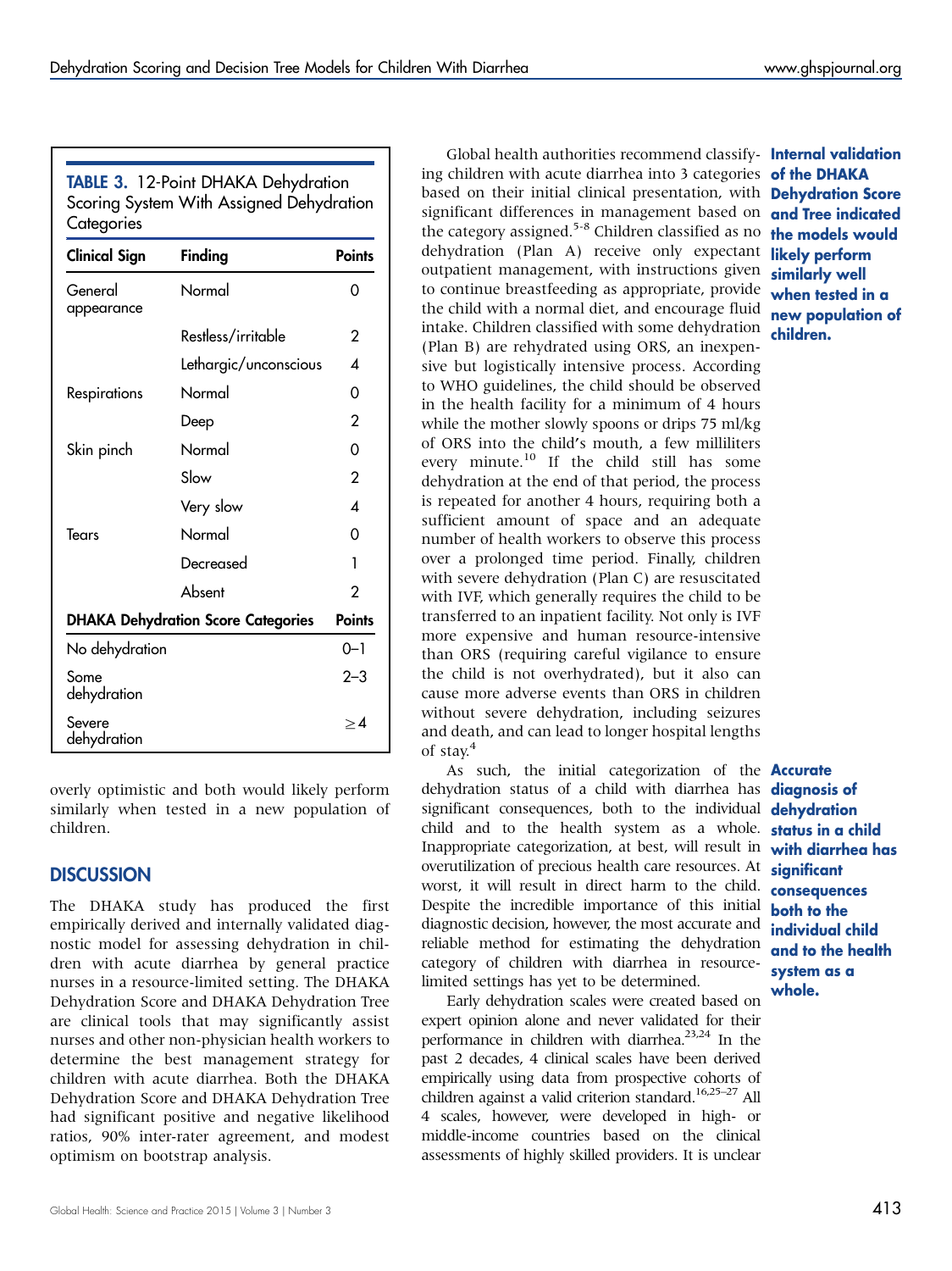

<span id="page-9-0"></span>FIGURE 2. Receiver Operating Characteristic (ROC) Curves of the DHAKA Dehydration Score and DHAKA

Clinical diagnostic models derived in high- and middleincome countries may not perform as well in lowincome countries.

how well these scales might perform when used by less experienced providers in resource-limited settings, where the vast majority of diarrhea morbidity and mortality occurs. Clinical diagnostic models empirically derived in high- and middle-income countries may not perform as well in low-income countries where a higher proportion of acute diarrhea is caused by bacterial infections and where children tend to have higher rates of malnutrition. In addition, frontline providers in low-income countries are predominantly general practice nurses and health auxiliaries with limited training, which may also reduce the accuracy of clinical diagnostic models developed for use by physician specialists in highresource settings. For the DHAKA study, all data were collected by research nurses without extensive experience in the management of dehydration in children, in order to ensure that the results would be as generalizable as possible to frontline health workers in other resource-limited settings.

Additionally, prior derivation studies of clinical diagnostic models have generally failed to provide explicit information about how study staff assessed each of the clinical signs of dehydration. For a clinical diagnostic model to perform as accurately in practice as it did in its derivation study, health workers worldwide must be able to assess each of the clinical variables within the model in the exact same way as the research staff who initially collected the study data. This means that it is not enough for a clinical diagnostic model to instruct health workers to assess for the presence or absence of sunken eyes or tears, but it must also specify how each of those signs was assessed by research staff in the original study. To achieve this objective, detailed protocols were developed *a priori* for the assessment of each of the clinical signs included in the DHAKA study, which have been included as a supplement to this article ([Supplementary Appendix 2](http://ghspjournal.org/lookup/suppl/doi:10.9745/GHSP-D-15-00097/-/DCSupplemental)).

Finally, none of the 4 previously derived dehydration scales was based on cohorts of children large enough to develop a stable clinical diagnostic model. While a minimum number of 5–10 events per variable is required for the derivation of a stable model, the 4 prior studies each had 1–2 events per variable, making it unlikely for them to perform similarly in future datasets.<sup>17,18,22</sup> Indeed, the Clinical Dehydration Scale, the only 1 of these 4 scales to be externally validated, has performed with mixed results in new populations of children.<sup>11,12,27-31</sup> Not only is the DHAKA study the largest prospective study of dehydration assessment in children, enrolling more subjects than all 4 previously mentioned studies combined together, but it is also the first such study with more than 5 cases of severe dehydration per variable entered into the diagnostic model.

Worldwide, the most common clinical tool for assessing dehydration in children remains the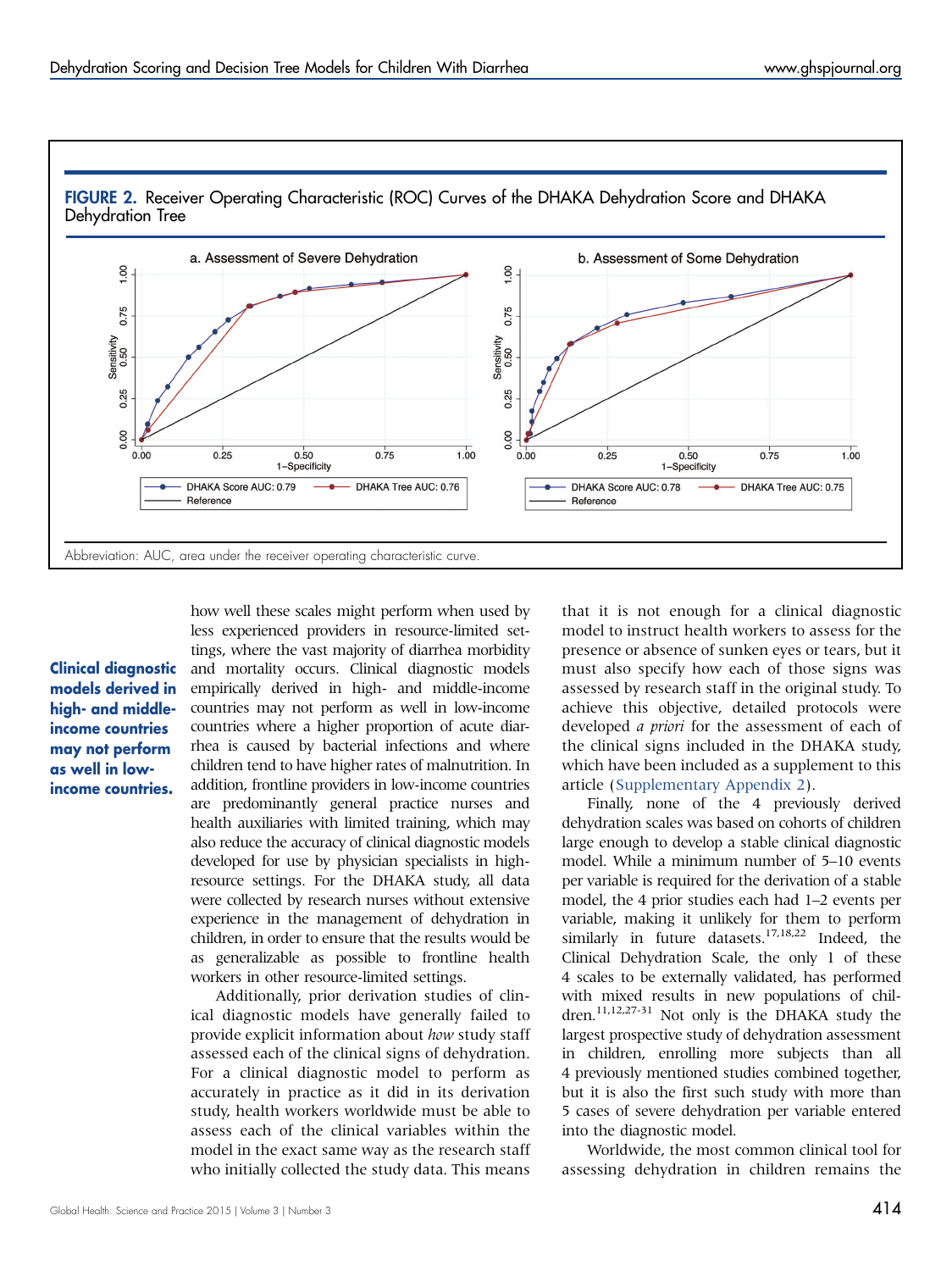| Dehydration Status, No. (%)<br><b>True</b><br><b>Dehydration</b><br><b>Status</b> |                               | <b>DHAKA Dehydration Score Category</b>   |                                                  | <b>IABLE 4.</b> Assigned DHAKA Dehydration Score and DHAKA Dehydration Tree Categories Compared With True<br><b>DHAKA Dehydration Tree Category</b> |                                           |                                                    |  |
|-----------------------------------------------------------------------------------|-------------------------------|-------------------------------------------|--------------------------------------------------|-----------------------------------------------------------------------------------------------------------------------------------------------------|-------------------------------------------|----------------------------------------------------|--|
|                                                                                   | No Dehydration<br>$(n = 247)$ | Some<br><b>Dehydration</b><br>$(n = 156)$ | <b>Severe</b><br><b>Dehydration</b><br>$(n=365)$ | No Dehydration<br>$(n = 369)$                                                                                                                       | Some<br><b>Dehydration</b><br>$(n = 106)$ | <b>Severe</b><br><b>Dehydration</b><br>$(n = 296)$ |  |
| No dehydration                                                                    | 175 (71)                      | 91 (58)                                   | 73 (20)                                          | 244 (66)                                                                                                                                            | 50 (47)                                   | 45 (15)                                            |  |
| Some<br>dehydration                                                               | 67(27)                        | 59 (38)                                   | 219 (60)                                         | 116 (31)                                                                                                                                            | 49 (46)                                   | 182 (61)                                           |  |
| Severe<br>dehydration                                                             | 5(2)                          | 6(4)                                      | 73 (20)                                          | 9(2)                                                                                                                                                | 7(7)                                      | 69 (23)                                            |  |

<span id="page-10-0"></span>TABLE 4. Assigned DHAKA Dehydration Score and DHAKA Dehydration Tree Categories Compared With True

WHO algorithm, which has been incorporated into the WHO IMCI guidelines and integrated into official ministry of health protocols in many low-income countries [\(Supplementary Appendix 1](http://ghspjournal.org/lookup/suppl/doi:10.9745/GHSP-D-15-00097/-/DCSupplemental)). $5,10$ While the WHO algorithm was originally created based on expert consensus, several recent studies have evaluated its capacity to discriminate between children with and without dehydration in both low- and high-income countries. A small study by Pringle et al. of 52 children presenting with acute diarrhea to 3 rural hospitals in East Africa found the WHO algorithm to be a poor predictor of severe dehydration in children, with an AUC of  $0.58$  (95% CI=0.39, 0.78) for the prediction of moderate dehydration and 0.58

 $(95\% \text{ CI} = 0.41, 0.75)$  for the prediction of severe dehydration, neither of which were statistically different from chance.<sup>11</sup> A somewhat larger study by Jauregui et al. of 113 patients presenting to an urban pediatric emergency department in the Recentstudies United States found the WHO algorithm to have have found that an AUC of 0.61 (95% CI=0.45, 0.77) for the **the WHO** prediction of moderate dehydration, also no **algorithm does** different from chance. $13$  A final study conducted by Levine et al. among 178 children with acute diarrhea in Rwanda found the WHO algorithm to have a non-significant AUC of 0.65 (95% CI =  $0.47$ , 0.83) for the prediction of severe dehydration when applied by general practice nurses.<sup>12</sup> Overall, the study found the sensitivity of the WHO

not discriminate well between children with and without dehydration.

| <b>Clinical Diagnostic Model/</b> | <b>Sensitivity</b> | <b>Specificity</b> | <b>PPV</b>         | <b>NPV</b>     | $LR +$     | LR-          |
|-----------------------------------|--------------------|--------------------|--------------------|----------------|------------|--------------|
| <b>Dehydration Category</b>       | (95% Cl)           | (95% CI)           | $(95% \text{ Cl})$ | (95% CI)       | (95% CI)   | (95% CI)     |
| <b>DHAKA Dehydration Score</b>    |                    |                    |                    |                |            |              |
| Some dehydration                  | 83%                | 52%                | 69%                | 71%            | 1.7        | 0.33         |
|                                   | $(80\%, 87\%)$     | $(46\%, 57\%)$     | $(65\%, 73\%)$     | $(65\%, 77\%)$ | (1.5, 1.9) | (0.26, 0.41) |
| Severe dehydration                | 87%                | 57%                | 20%                | 97%            | 2.0        | 0.23         |
|                                   | $(80\%, 94\%)$     | $(54\%, 61\%)$     | $(16\%, 24\%)$     | $(96\%, 99\%)$ | (1.8, 2.3) | (0.13, 0.40) |
| <b>DHAKA Dehydration Tree</b>     |                    |                    |                    |                |            |              |
| Some dehydration                  | 71%                | 72%                | 76%                | 66%            | 2.5        | 0.40         |
|                                   | $(67\%, 75\%)$     | $(67\%, 77\%)$     | $(72\%, 81\%)$     | $(61\%, 71\%)$ | (2.1, 3.0) | (0.34, 0.47) |
| Severe dehydration                | 81%                | $67\%$             | 23%                | 97%            | 2.5        | 0.28         |
|                                   | $(73\%, 89\%)$     | $(63\%$ , 70%)     | $(18\%, 28\%)$     | $(95\%, 98\%)$ | (2.1, 2.8) | (0.18, 0.44) |

Abbreviations: CI, confidence interval; LR – , negative likelihood ratio; LR + , positive likelihood ratio; NPV, negative predictive value; PPV, positive predictive value.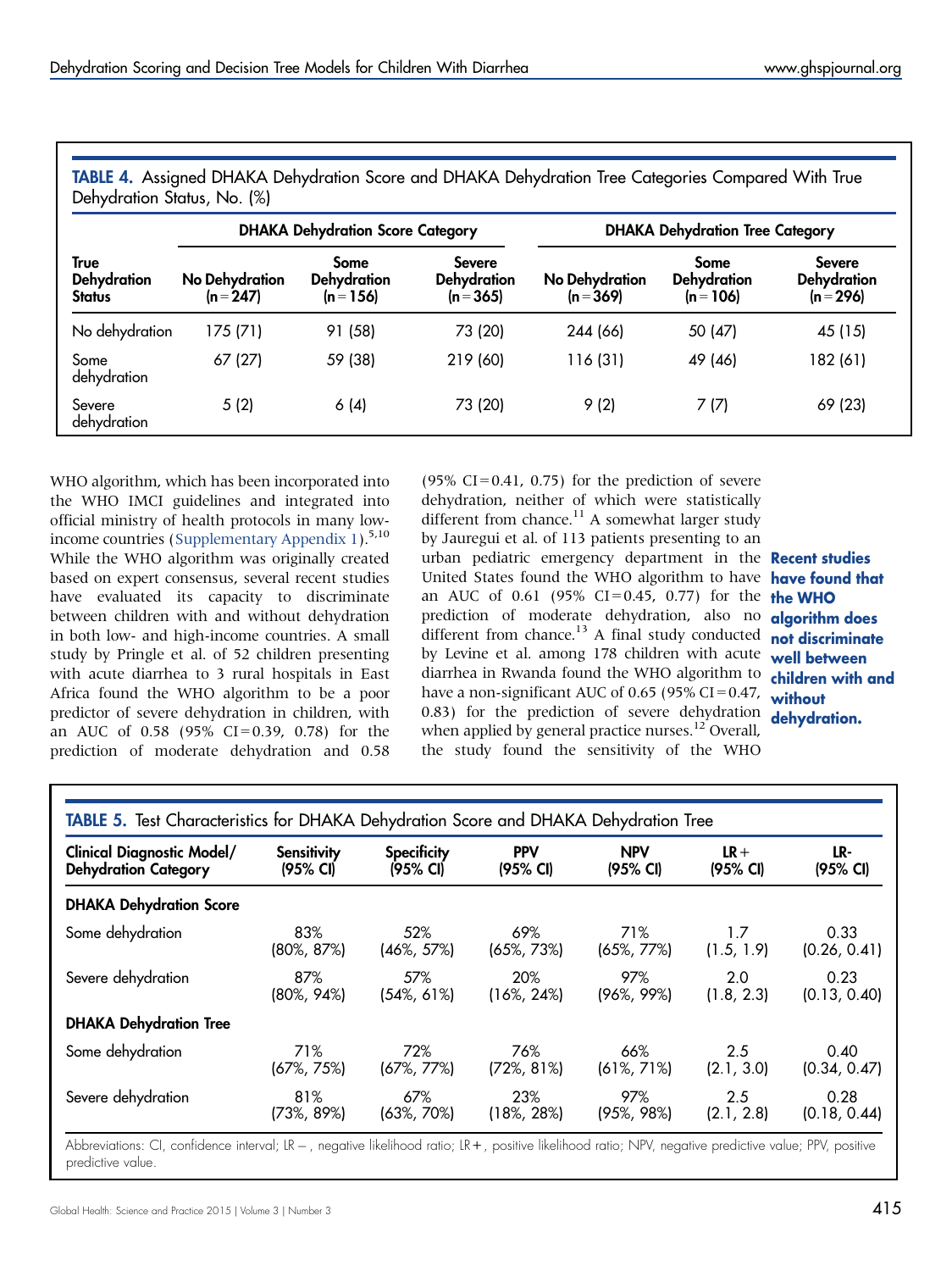<span id="page-11-0"></span>

algorithm to be 67% and the specificity to be 68% for predicting severe dehydration in children.

As part of the DHAKA study, we have developed both a logistic regression model (referred to as the DHAKA Dehydration Score) and a recursivepartitioning model (referred to as the DHAKA Dehydration Tree) for the categorization of dehydration status in children with acute diarrhea. While the DHAKA Dehydration Score and DHAKA Dehydration Tree were found to have similar accuracy in our study, the latter may be easier to use by less experienced clinicians in resourcelimited settings, since it does not require any computation and can be made into a completely visual decision tree. In addition, the DHAKA Dehydration Tree takes into account important interactions among variables. For instance, there appears to be an interaction between general appearance and sunken eyes, whereby very sunken eyes act as a strong predictor of severe dehydration in children with normal general appearance but add little to the diagnosis of severe dehydration in children with a lethargic appearance. Lack of the normal facial expressions seen in a happy, healthy child may make the eyes of a lethargic child appear quite sunken, even when they are not actually so.

On the other hand, the DHAKA Dehydration Score can be more easily adapted to different settings, because it allows clinicians to choose their own cut-points for the 3 dehydration categories. For instance, if a clinician wanted a more sensitive test for severe dehydration, so as to be sure not to miss any children at risk for death, they could choose a lower cut-point than the score of 4, which we chose for this paper. Alternatively, if they wanted a more specific (though less sensitive) test, perhaps due to limitations in the availability of IVF, they could choose to use a higher cut-point for the diagnosis of severe dehydration.

While the DHAKA Dehydration Score and DHAKA Dehydration Tree share some elements with the current WHO algorithm, there are important differences. The primary difference is the absence of the clinical sign thirst, which requires differentiating between children who are refusing to drink because they are not thirsty and those who are refusing to drink because they are severely dehydrated. In addition, some providers may find either the DHAKA Dehydration Score or the DHAKA Dehydration Tree more intuitive and easier to use in practice than the WHO algorithm. Finally, both the DHAKA Dehydration Score and the DHAKA Dehydration Tree avoid the interaction between sunken eyes and lethargy, while the WHO algorithm does not.

The DHAKA Dehydration Tree may be easier to use than the Score by less experienced clinicians in resource-limited settings.

The DHAKA Dehydration Score can be easily adapted to different settings.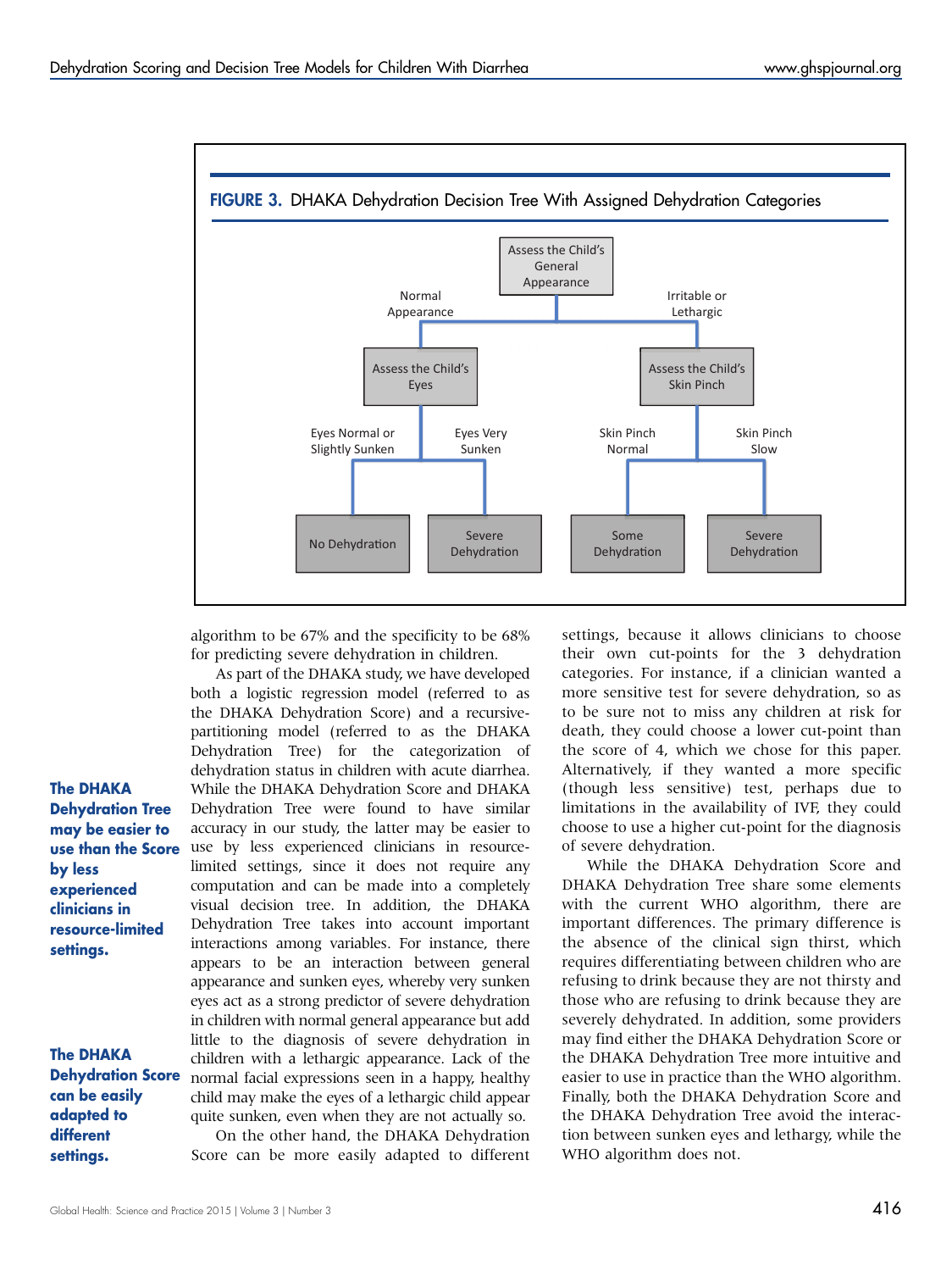#### Strengths and Limitations

Our study population is not representative of all children in the world with diarrhea, most of whom never present to a health facility for clinical care, nor is it intended to be. However, we believe that our study population is reasonably representative of children with acute diarrhea who *do* present for medical care in low-income countries, and this is the population for which a clinical diagnostic model will be of most use. Since all clinical services are free, icddr,b cares for children from across the socioeconomic spectrum. Our study population includes a mix of children from both urban and rural settings, and a mix of children with both acute watery diarrhea and rice-water (typically cholera) diarrhea. Finally, about 90% of the children presenting to the rehydration unit at icddr,b arrive directly from home, with only 10% referred from other health facilities, making its case-mix more similar to a primary health center than a secondary referral hospital.

Moreover, since determination of the percent weight change with rehydration requires weighing children at regular intervals until they achieve a stable weight, it is not possible to conduct this study in a purely ambulatory setting, where patients are assessed only briefly and then discharged home or referred elsewhere. The rehydration unit at icddr,b provides the opportunity to observe ambulatory patients in a controlled setting long enough for the vast majority to achieve a stable weight before discharge home.

While the best physiologic criterion standard for dehydration remains the percent difference between pre-illness and admission weight, accurate pre-illness weights are rarely available for children in resource-limited settings. Instead, we used the percent weight change with rehydration as the criterion standard for percent dehydration in our study, which correlates almost perfectly with percent volume loss and has been used in nearly all prior studies of dehydration in children.<sup>9,16,32</sup>

We were able to assess the inter-rater reliability of the DHAKA Dehydration Score and DHAKA Dehydration Tree for only about half of patients enrolled in the study (those presenting during times of day when a second research nurse was available to perform a repeat exam). Even so, the lower bound of the 95% confidence intervals for the weighted kappa statistics for both the DHAKA Dehydration Score and DHAKA Dehydration Tree

are greater than 0.60, which would generally be considered good reliability in the literature.

While internal validation using bootstrap sampling found good statistical reproducibility for both models, both the DHAKA Dehydration Score and the DHAKA Dehydration Tree require external validation in a new study population before they can be recommended for widespread clinical use. In addition, since these models were developed under relatively controlled conditions using data collected by dedicated research nurses with 4–6 years of clinical experience, they should be further assessed in other clinical settings with a variety of different providers in order to determine their generalizability.

#### **CONCLUSION**

This is the first study to empirically derive stable clinical diagnostic models for dehydration in children with diarrhea. If validated in new cohorts of children, these new clinical tools should be incorporated into international and local guidelines for the management of childhood illness.

Acknowledgments: We would like to thank the National Institutes of Health Fogarty International Center for providing funding for this research, and the International Centre for Diarrhoeal Disease Research, Bangladesh (icddr,b) for their support of this project. We would also like to thank Drs. Jennifer Friedman and Earl Francis Cook for their contributions to this article.

Competing Interests: None declared.

#### **REFERENCES**

- 1. Fischer Walker CL, Perin J, Aryee MJ, Boschi-Pinto C, Black RE. Diarrhea incidence in low- and middle-income countries in 1990 and 2010: a systematic review. BMC Public Health. 2012;12(1): 220. [CrossRef](http://dx.doi.org/10.1186/1471-2458-12-220). [Medline](http://www.ncbi.nlm.nih.gov/pubmed/22436130)
- 2. Parashar UD, Hummelman EG, Bresee JS, Miller MA, Glass RI. Global illness and deaths caused by rotavirus disease in children. Emerg Infect Dis. 2003;9(5): 565–572. [CrossRef.](http://dx.doi.org/10.3201/eid0905.020562) [Medline](http://www.ncbi.nlm.nih.gov/pubmed/12737740)
- 3. Walker CLF, Rudan I, Liu L, Nair H, Theodoratou E, et al. Global burden of childhood pneumonia and diarrhoea. Lancet. 2013;381(9875): 1405–1416. [CrossRef](http://dx.doi.org/10.1016/S0140-6736(13)60222-6). [Medline](http://www.ncbi.nlm.nih.gov/pubmed/23582727)
- 4. Fonseca BK, Holdgate A, Craig JC. Enteral vs intravenous rehydration therapy for children with gastroenteritis: a metaanalysis of randomized controlled trials. Arch Pediatr Adolesc Med. 2004;158(5): 483–490. [CrossRef.](http://dx.doi.org/10.1001/archpedi.158.5.483) [Medline](http://www.ncbi.nlm.nih.gov/pubmed/15123483)
- 5. World Health Organization (WHO). The treatment of diarrhoea: a manual for physicians and other senior health workers. Geneva: WHO; 2005. Available from: [http://www.who.int/](http://www.who.int/maternal_child_adolescent/documents/9241593180/en/) [maternal\\_child\\_adolescent/documents/9241593180/en/](http://www.who.int/maternal_child_adolescent/documents/9241593180/en/)
- 6. King CK, Glass R, Bresee JS, Duggan C; Centers for Disease Control and Prevention. Managing acute gastroenteritis among children: oral rehydration, maintenance, and nutritional therapy. MMWR Recomm Rep. 2003;52(RR-16): 1–16. [Medline](http://www.ncbi.nlm.nih.gov/pubmed/14627948)